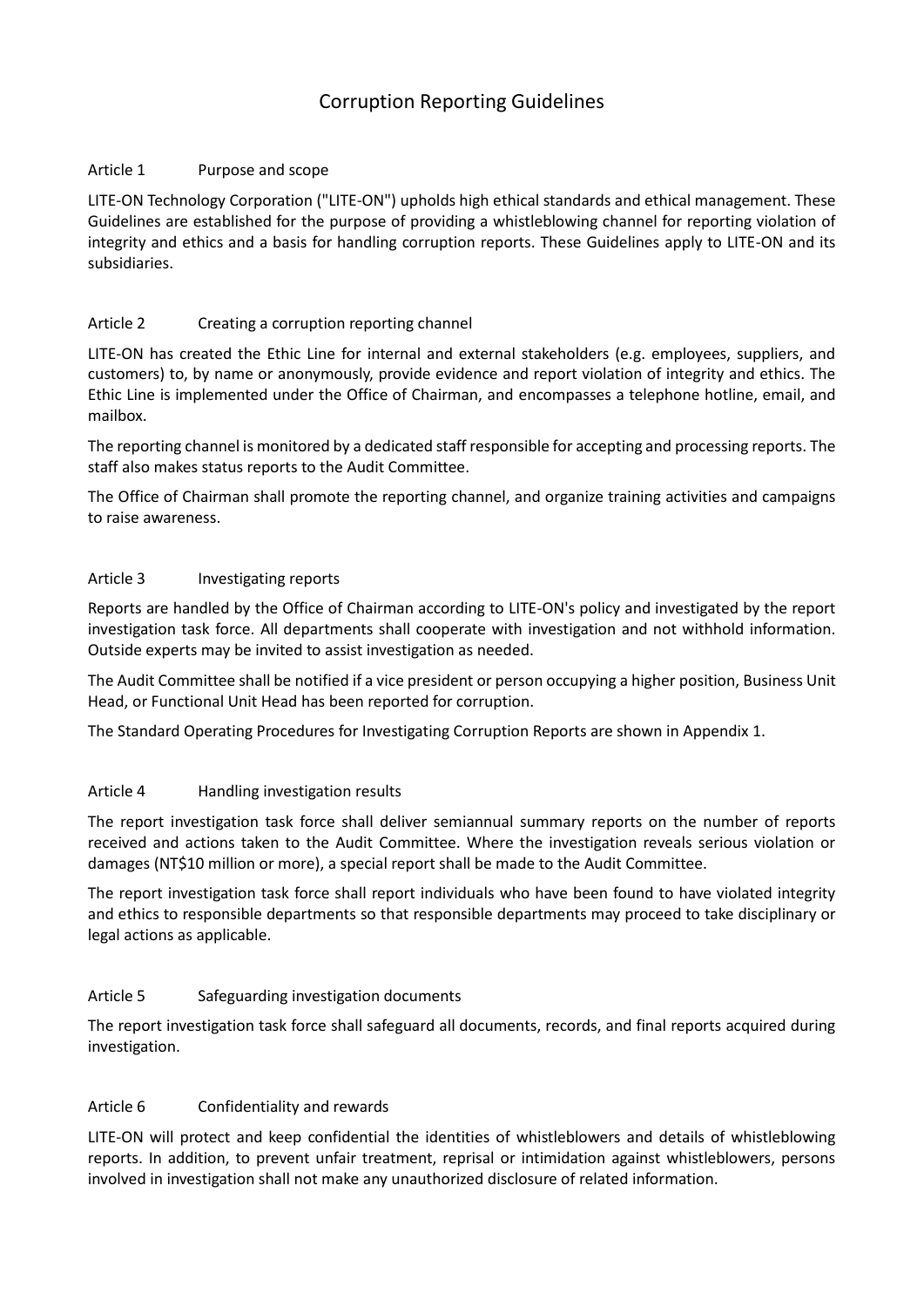As an incentive for reporting unethical behaviors, rewards will be given to the whistleblowers if their reports are found to be true.

## Article 7 Implementation

These Guidelines shall take effect after the approval of the board of directors. The same applies to all subsequent amendments.

These Guidelines are established on November 11, 2016.